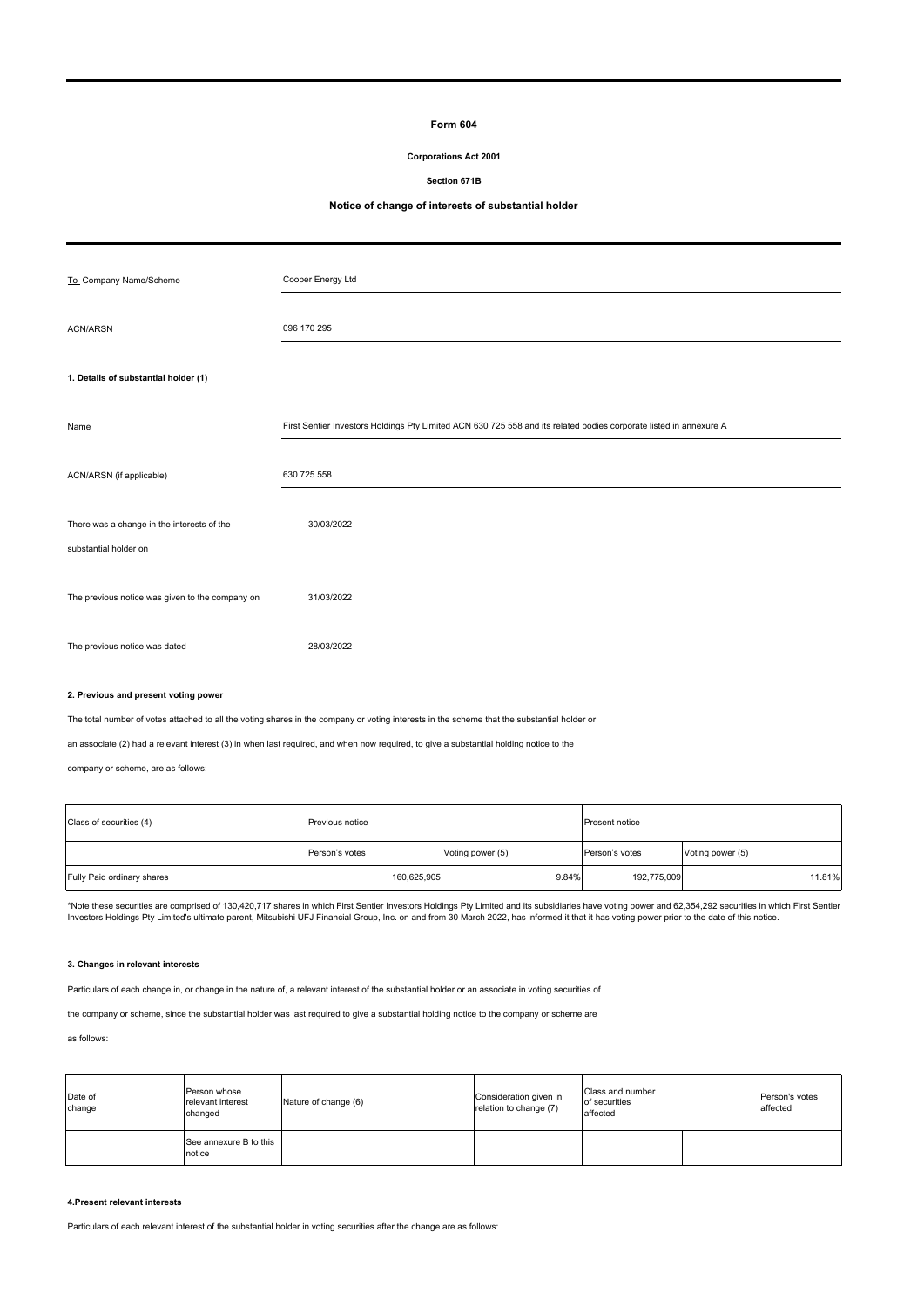| Holder of<br>relevant<br>interest                                       | Registered holder<br>of securities                  | Person entitled to be<br>registered as holder<br>(8) | Nature of relevant<br>interest (6)                                                                                                                                                                                                                                                                                                                                                                                                                                                                                                                                                                                                                                                                                                                          | Class and number<br>of securities         | Person's votes |
|-------------------------------------------------------------------------|-----------------------------------------------------|------------------------------------------------------|-------------------------------------------------------------------------------------------------------------------------------------------------------------------------------------------------------------------------------------------------------------------------------------------------------------------------------------------------------------------------------------------------------------------------------------------------------------------------------------------------------------------------------------------------------------------------------------------------------------------------------------------------------------------------------------------------------------------------------------------------------------|-------------------------------------------|----------------|
| <b>First Sentier Investors</b><br>Realindex Pty Ltd ACN 133<br>312 017  | Citibank N A Hong Kong                              |                                                      | Relevant interest under paragraph 608(1)(b)<br>and/or 608(1)(c) of the Corporations Act 2001<br>(Cth), being a relevant interest arising from having<br>the power to control the exercise of the right to<br>vote attached to securities and/or to control the<br>exercise of the power to dispose of securities in its<br>capacity as investment manager, as provided for<br>under its investment mandates. In addition, if any<br>OTC derivatives, warrants or other securities<br>(other than ordinary shares or ordinary units (as<br>applicable)) are referred to below in this row, the<br>relevant interest in respect of those securities<br>arises under subsection 608(8) being an<br>accelerated relevant interest held in the same<br>capacity. | 1,144,587 Fully Paid ordinary<br>shares   | 1,144,587      |
| <b>First Sentier Investors</b><br>Realindex Pty Ltd ACN 133<br>312 017  | <b>Citicorp Nominees Pty</b><br>Limited (Australia) |                                                      | Relevant interest under paragraph 608(1)(b)<br>and/or 608(1)(c) of the Corporations Act 2001<br>(Cth), being a relevant interest arising from having<br>the power to control the exercise of the right to<br>vote attached to securities and/or to control the<br>exercise of the power to dispose of securities in its<br>capacity as investment manager, as provided for<br>under its investment mandates. In addition, if any<br>OTC derivatives, warrants or other securities<br>(other than ordinary shares or ordinary units (as<br>applicable)) are referred to below in this row, the<br>relevant interest in respect of those securities<br>arises under subsection 608(8) being an<br>accelerated relevant interest held in the same<br>capacity. | 2,515,710 Fully Paid ordinary<br>shares   | 2,515,710      |
| <b>First Sentier Investors</b><br>(Australia) IM Ltd ACN 114<br>194 311 | Citibank N A Hong Kong                              |                                                      | Relevant interest under paragraph 608(1)(b)<br>and/or 608(1)(c) of the Corporations Act 2001<br>(Cth), being a relevant interest arising from having<br>the power to control the exercise of the right to<br>vote attached to securities and/or to control the<br>exercise of the power to dispose of securities in its<br>capacity as investment manager, as provided for<br>under its investment mandates. In addition, if any<br>OTC derivatives, warrants or other securities<br>(other than ordinary shares or ordinary units (as<br>applicable)) are referred to below in this row, the<br>relevant interest in respect of those securities<br>arises under subsection 608(8) being an<br>accelerated relevant interest held in the same<br>capacity. | 10,208,119 Fully Paid ordinary            | 10,208,119     |
| <b>First Sentier Investors</b><br>(Australia) IM Ltd ACN 114<br>194 311 | <b>Citicorp Nominees Pty</b><br>Limited (Australia) |                                                      | Relevant interest under paragraph 608(1)(b)<br>and/or 608(1)(c) of the Corporations Act 2001<br>(Cth), being a relevant interest arising from having<br>the power to control the exercise of the right to<br>ote attached to securities and/or to control the<br>exercise of the power to dispose of securities in its<br>capacity as investment manager, as provided for<br>under its investment mandates. In addition, if any<br>OTC derivatives, warrants or other securities<br>(other than ordinary shares or ordinary units (as<br>applicable)) are referred to below in this row, the<br>relevant interest in respect of those securities<br>arises under subsection 608(8) being an<br>accelerated relevant interest held in the same<br>capacity.  | 105,205,100 Fully Paid ordinary<br>shares | 105,205,100    |
| <b>First Sentier Investors</b><br>(Australia) IM Ltd ACN 114<br>194 311 | Northern Trust<br>Company                           |                                                      | Relevant interest under paragraph 608(1)(b)<br>and/or 608(1)(c) of the Corporations Act 2001<br>(Cth), being a relevant interest arising from having<br>the power to control the exercise of the right to<br>vote attached to securities and/or to control the<br>exercise of the power to dispose of securities in its<br>capacity as investment manager, as provided for<br>under its investment mandates. In addition, if any<br>OTC derivatives, warrants or other securities<br>(other than ordinary shares or ordinary units (as<br>applicable)) are referred to below in this row, the<br>relevant interest in respect of those securities<br>arises under subsection 608(8) being an<br>accelerated relevant interest held in the same<br>capacity. | 6,015,860 Fully Paid ordinary             | 6,015,860      |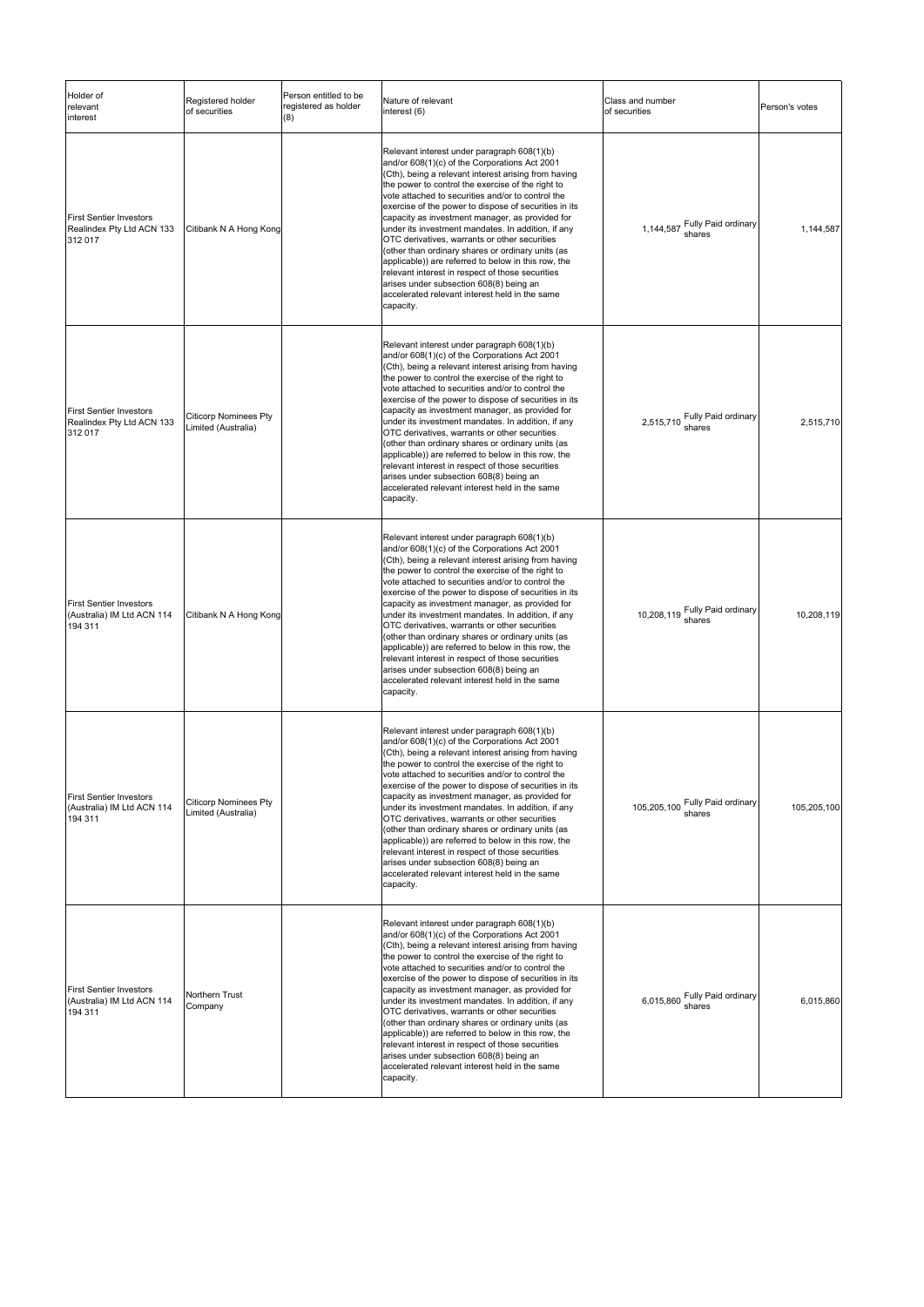| <b>First Sentier Investors</b><br>(Australia) IM Ltd ACN 114<br>194 311 | State Street Global<br>Advisors (Australia)<br>Limited | Relevant interest under paragraph 608(1)(b)<br>and/or 608(1)(c) of the Corporations Act 2001<br>(Cth), being a relevant interest arising from having<br>the power to control the exercise of the right to<br>vote attached to securities and/or to control the<br>exercise of the power to dispose of securities in its<br>capacity as investment manager, as provided for<br>under its investment mandates. In addition, if any<br>OTC derivatives, warrants or other securities<br>(other than ordinary shares or ordinary units (as<br>applicable)) are referred to below in this row, the<br>relevant interest in respect of those securities<br>arises under subsection 608(8) being an<br>accelerated relevant interest held in the same<br>capacity.                       | Fully Paid ordinary<br>5,331,341<br>shares  | 5.331.341  |
|-------------------------------------------------------------------------|--------------------------------------------------------|-----------------------------------------------------------------------------------------------------------------------------------------------------------------------------------------------------------------------------------------------------------------------------------------------------------------------------------------------------------------------------------------------------------------------------------------------------------------------------------------------------------------------------------------------------------------------------------------------------------------------------------------------------------------------------------------------------------------------------------------------------------------------------------|---------------------------------------------|------------|
| Mitsubishi UFJ Financial<br>Group                                       | Mitsubishi UFJ<br><b>Financial Group</b>               | Mitsubishi UFJ Financial Group Inc. (MUFG) owns<br>100% of First Sentier Investors Holdings Pty<br>Limited (indirectly) and has informed First Sentier<br>Investors Holdings Pty Limited that it has a<br>relevant interest in the shares noted in this column.<br>Accordingly, First Sentier Investors Holdings Pty<br>Limited has a relevant interest or voting power in<br>those shares pursuant to section 608(3) or section<br>12(2)(a) of the Corporations Act (as relevant).<br>MUFG has not provided any further details of that<br>relevant interest - accordingly no transaction<br>information is recorded in Appendix B or holder<br>information is recorded in Section 4. Reference is<br>made to any subsequent filing of MUFG which will<br>reflect this interest. | Fully Paid ordinary<br>62.354.292<br>shares | 62.354.292 |

# **5. Changes in association**

The persons who have become associates (2) of, ceased to be associates of, or have changed the nature of their association (9) with, the

substantial holder in relation to voting interests in the company or scheme are as follows:

| Name and ACN/ARSN (if applicable) | Nature of association |
|-----------------------------------|-----------------------|
|                                   |                       |

## **6. Addresses**

The addresses of persons named in this form are as follows:

| Name                                                       | <b>Address</b>                                                                                          |
|------------------------------------------------------------|---------------------------------------------------------------------------------------------------------|
| First Sentier Investors Realindex Pty Ltd ACN 133 312 017  | Level 5, Tower Three International Towers Sydney, 300 Barangaroo Avenue, Barangaroo NSW 2000, Australia |
| First Sentier Investors (Australia) IM Ltd ACN 114 194 311 | Level 5, Tower Three International Towers Sydney, 300 Barangaroo Avenue, Barangaroo NSW 2000, Australia |
| Mitsubishi UFJ Financial Group                             | 2-7-1, Marunouchi, Chiyoda-ku, Tokyo 100-8330, Japan                                                    |

**Signature**

print name **capacity capacity capacity** 

<sub>capacity</sub> Company Secretary

**sign here**  $\int$  *UW* V *UW* (*LCC* date date 01/04/2022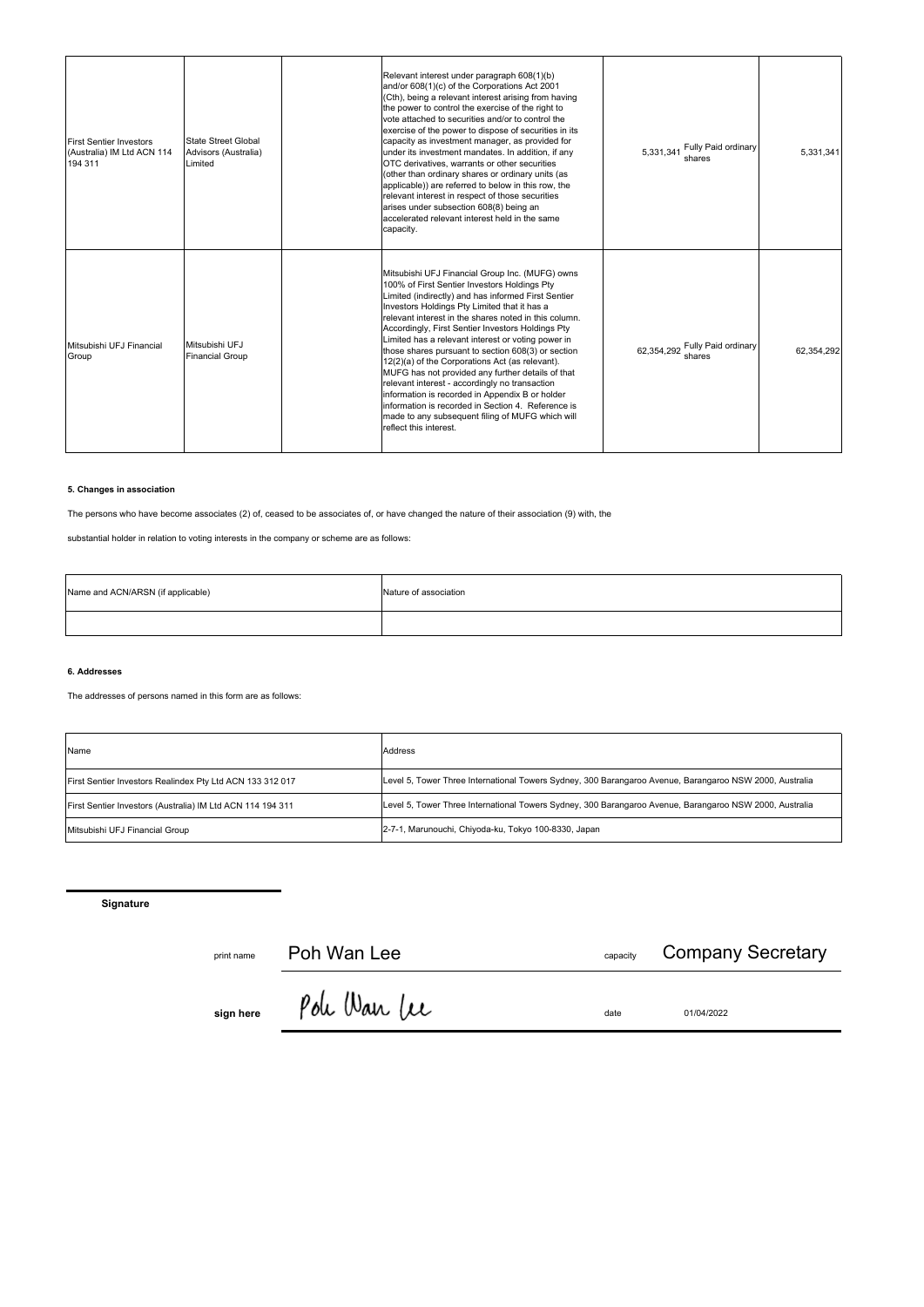#### **Annexure A**



#### **SCHEDULE**

First Sentier Investors (Luxembourg) EDIF I Feeders MC S.A.R.L (Company No. B134314) First Sentier Investors Asia Holdings Limited (ACN 054 571 701) First Sentier Investors Realindex Pty Ltd (ACN 133 312 017) First Sentier Investors (Australia) RE Ltd (ACN 006 464 428) SI Holdings Limited (Company No. SC109439) Mitsubishi UFJ Financial Group, Inc (Registration No. 0100-01-073486) First Sentier Investors (Malta) Holdings Limited (Company Code C41260) First Sentier Investors (US) LLC (File Number 546 9442) First Sentier Investors (Hong Kong) Nominees Limited (CR NO. 0206615) First Sentier Investors (Luxembourg) EDIF II GP S.Á.R.L (Company No. B204413) First Sentier Investors (Singapore) Holdings Limited (Registration No. 199901706Z) First Sentier Investors (Australia) IM Ltd (ACN 114 194 311) First Sentier Investors (Japan) Limited (Company No. 0104-01-093090) First Sentier Investors (Australia) Infrastructure Managers Pty Ltd (ACN 101 384 294) First Sentier Investors Europe Holdings Limited (Company No. 03904310) First Sentier Investors (Hong Kong) Limited (CR No. 0206616) First Sentier Investors (UK) IM Limited (Company No. SC047708) First Sentier Investors (Hong Kong) AMC Limited (CR NO. 0580652) Mitsubishi UFJ Trust and Banking Corporation (Registration No. 0100-01-008770) First Sentier Investors International IM Limited (Company No. SC079063) First Sentier Investors (Malta) Limited (Company Code C41267) CFSIM (Company No. 00153197) FSIB LTD (Registration No. 26193) First Sentier Investors (UK) Funds Limited (Company No. 02294743) First Sentier Investors (Luxembourg) EDIF I MC S.A.R.L (Company No. B128117) First Sentier Investors (Australia) Services Pty Limited (ACN 624 305 595) First Sentier Investors (Australia) Infrastructure Holdings Ltd (ACN 085 313 926) First Sentier Investors (Ireland) Limited (Company No. 629188) First Sentier Investors (Singapore) (COMPANY NO. 196900420D) First Sentier Investors Strategic Investments Pty Limited (ACN 625 765 399) First Sentier Investors (UK) Services Limited (Company No. 03904320) First Sentier Infrastructure Managers (International) Limited (Company No. 298444)